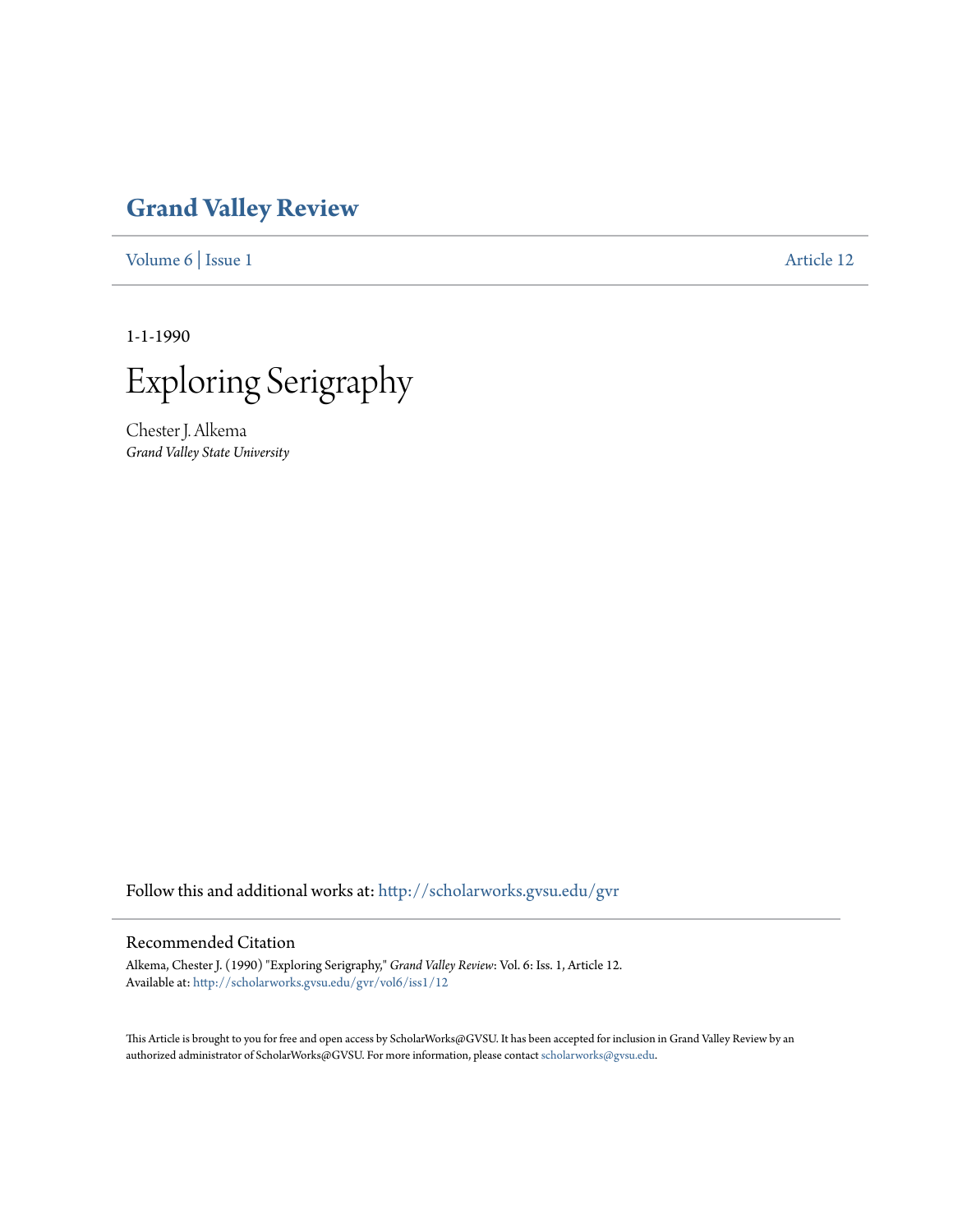# **Exploring Serigraphy**

### CHESTER J. ALKEMA

Serigraphy is an age-old printing process of Chinese and Japanese origin in which a semi-liquid pigment is pressed with a squeegee through a fine-mesh "silk" (polyester) screen to form the given design upon any desired surface by means of a stencil (one stencil for each color). The stencil may be painted on the screen with tusche and glue, cold wax, LePage's glue, or cut out of an impervious material like paper taped to the screen. The stencil may also be photographically reproduced on a screen impregnated with a light-sensitive emulsion. In distinction from "silkscreen printing," which is a commercially used process for the purpose of reproduction, serigraphy implies that the artist creates an original print after his own design.

Serigraphy, as a fine arts medium, had intrigued me for many years. Until very recently, water-based inks have proved quite ineffective in that the screen tended to clog while printing. Bleeding was inevitable. And opaque colors were impossible to achieve. The toxic odors emanating from the oil-based inks and cleaning fluids rendered them unusable in the elementary and secondary classroom, as recent legislation prohibited their use where effective exhaust systems were unavailable. This proved unfortunate as serigraphy is the one printing technique most applicable to the elementary and secondary classroom in that it does not require expensive printing presses, heavy stones, and other impractical equipment and supplies.

During a sabbatical last year, I first explored the water-based inks produced by Harco Graphic Products, Inc. Colors were available in pint-sized containers and consisted of a ready-mixed, jelly-like substance. A jelly-like thinner, when added, produced a more transparent color. Unfortunately, no relating product was available to create opaque colors. I considered this a major drawback and quickly ended my exploration of these inks in favor of products from Color Craft. Unlike the Harco products, Color Craft's inks mixed by adding intense liquid pigments to a white, creamy base resembling Elmer's glue, called "Lyntex." Another white base called "Super Print Base" is available for mixing a less runny ink. And a substance called Gouache Medium permits the creation of opaque colors. Color Craft's inks have an acrylic base. I know of only one other company, Hunt Speedball, which manufactures a similar ink. With practice, Color Craft's inks produce results virtually indistinguishable from those achieved with oil-based inks.

In pursuing my research, I wanted to experiment with every type of printing paper available to determine what might be suitable and affordable on the elementary, secondary, college, university, and professional levels. I explored the use of such papers as Strathmore Series 400, Rising Fine Art Paper, Gallety 100 Litho/Screen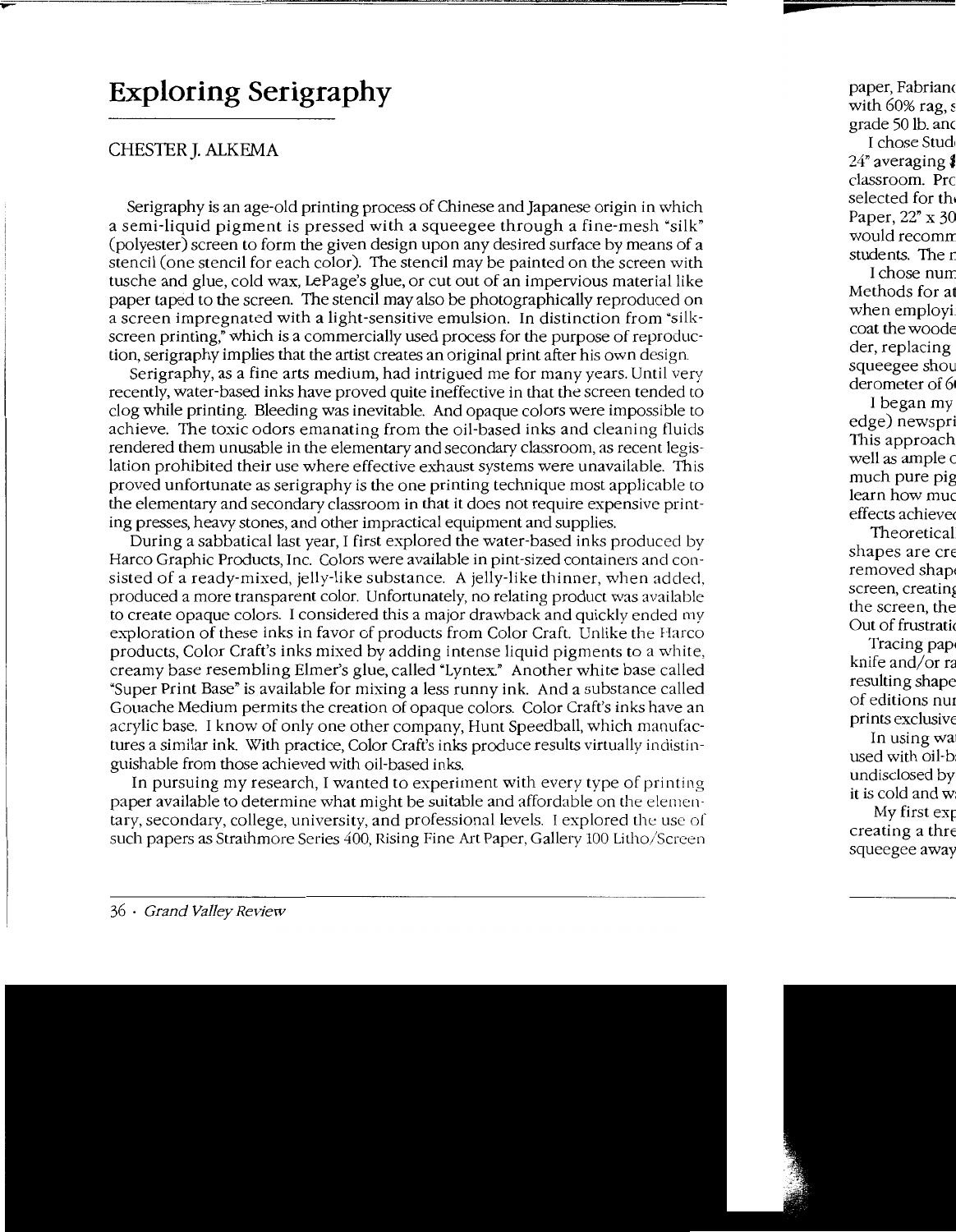paper, Fabriano Tiepolo 100% Rag Printing Paper, Fabriano Rosaspina Etching Paper with 60% rag, student grade 80 lb. paper, student grade 100 lb. paper, professional grade 50 lb. and 100 lb. very white paper.

I chose Student Grade 80 lb. paper in 100 sheet packs, available in 14"x17" and 18"x 24" averaging \$.22 each, as being acceptable for the later elementary and secondary classroom. Professional Grade 50 lb., 100% rag, 22"x 30", average \$.84 per sheet, was selected for the beginning college and university students. Beinfand Screen Print Paper, 22" x 30", \$1.86 per sheet, proved to be the highest quality available and I would recommend this for professional, as well as advanced college and university students. The majority of my prints employed this excellent paper.

I chose number 220 as my monofilament ("silk screen," now made of polyester). Methods for attaching the screen to the wooden frame are similar to those used when employing oil-based inks, with this exception: polyurethane can be used to coat the wooden frame (making it waterproof) and to provide the screen with a border, replacing the paper tape and shellac normally used with oil-based inks. The squeegee should be somewhat softer when using water-based inks and I chose a derometer of 60, identifiable bv its blue color.

I began my exploration of serigraphy by cutting (hard edge) and tearing (soft edge) newsprint paper-shapes which were taped to the underside of the screen. This approach encourages an unplanned, spontaneous, method for designing, as well as ample opportunity to explore the use of water-based inks, to determine how much pure pigment should be added to the printing base for a given intensity, to learn how much gouache is needed for a truly opaque color, and to learn the color effects achieved as transparent colors are overlaid.

Theoretically, clear contact paper should provide an excellent stencil. Positive shapes are created by cutting areas off the contact paper's backing. The nonremoved shapes are pulled from the backing and applied to the underside of the screen, creating negative shapes when printing. Frequently, when being adhered to the screen, the contact paper would accidently stick to itself, like sticky fly-paper Out of frustration, I quickly discarded this material

Tracing paper proved to be an ideal material for creating stencils. Using an X -acto knife and/or razor blade, positive shapes are cut from the paper. When printing, the resulting shapes' contours are sharp and crisp. The paper easily endured the printing of editions numbering 20 without becoming waterlogged. I created a number of prints exclusively using tracing paper for each color run.

In using water-based inks, cold liquid wax replaces the LePage's glue generally used with oil-based inks. The "miracle" contents of this product from Color Craft are undisclosed by the company. It looks like melted wax and feels like melted wax. But it is cold and water soluble. It is thinned by adding water.

My first experience with this medium resulted in applying the wax too thickly, creating a three-dimensional pile-up. These raised portions pushed parts of the squeegee away from the screen, causing ink to print unevenly. I discovered that the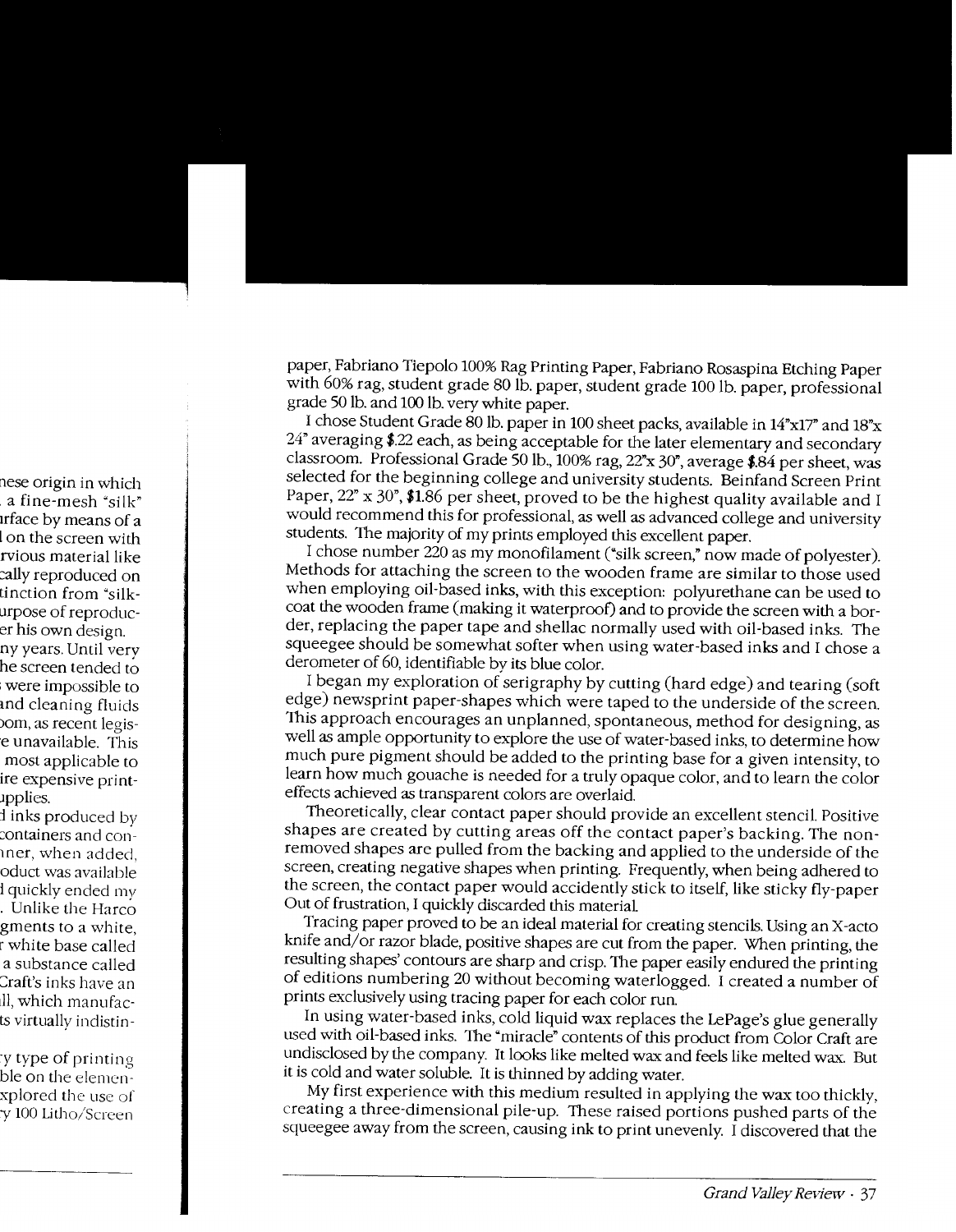wax could be greatly thinned with water and still provide a closed, opaque stencil. I also discovered that the addition of the blue pure pigment, when added to the waxand-water medium, enabled my designs to be more discernible on the screen. Later, I added black pigment, instead of blue, and this further reduced the eye strain.

Soon, I began combining cold liquid wax stencils with cut tracing paper stencils and this combination provided my favorite approach to designing. Usually, my first inking consisted of opaque color, low in value, printed over a cold wax stencil Later color runs sometimes combined tracing paper stencils and cold liquid wa.x. Cold liquid wax provided a more painterly effect compared to designs using paper stencils exclusively.

There are two light-sensitive approaches to creating stencils, one of which I explored briefly. A stencil is cut from a shiny, cellophane, red-colored material called Rubylift. The red remaining shapes (not cut away from the transparent backing) produce the positive forms when printing. The second approach requires a photographic process. A black-and-white, pen-and-ink design is created. The design is then photographed and processed by a firm such as Veenstra Graphics, Grand Rapids. The stencil, photographically developed from the drawing, may be reproduced in the identical size (100%) or made larger or smaller. The first photograph creates a stencil in reverse. An identical replica of the drawing necessitates that a photograph be taken of the photograph, to reverse the reversed design.

Both light-sensitive approaches listed above require that an emulsion be coated twice upon the underside of the screen, using the edge of a 4-ply matt board as a squeegee, or plexiglass sanded smooth on the stroke edge. The emulsion is applied in a light-controlled room having a bug light, or a light source covered with Rubylift. The Rubylift stencil, or the photographically-processd stencil, is applied to the emulsion -covered underside of the screen.

The screen preparation process and the printing process takes place as follows:

- 1. Degrease the screen, using #23 screen degreaser. Using a scrub brush, degrease by scrubbing the printside of the screen.
- 2. In a dark room, add the emulsion. Two coats on the print side, one clean run on the top side.
- 3. Add the Ruby lift stencil, or the photographically processed stencil to the print side of the screen.
- 4. Expose the screen to quartz light from 10 to 20 minutes, employing an 18" clearance.
- 5. Print.
- 6. Remove stencil Use sponge, rubber gloves and reclaimer (Ulano #4).
- 7. Dry.
- 8. Degrease.
- 9. Use reclaimer to wash emulsion off the screen.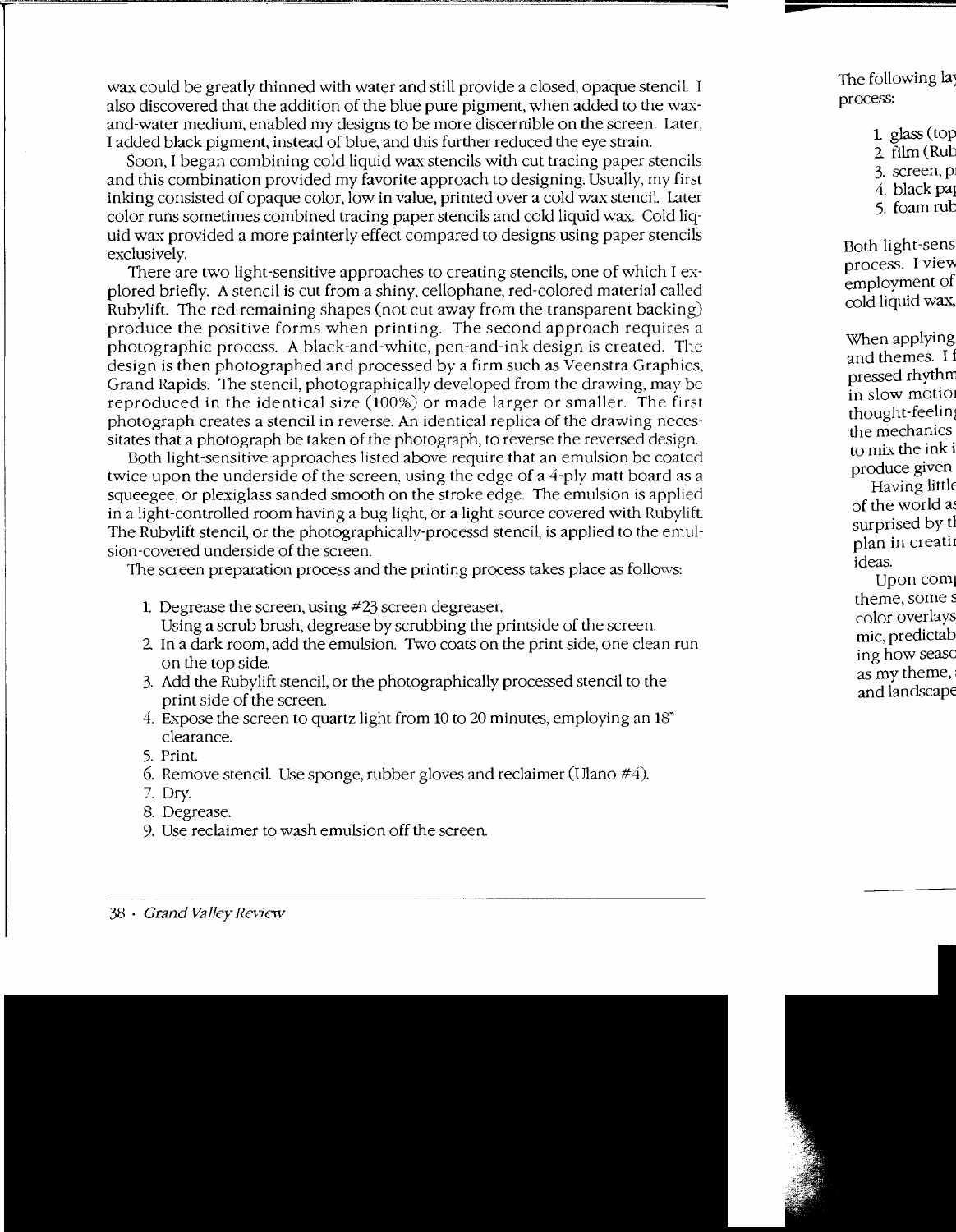The following layers are arranged from the top downward during the light exposure process:

- 1. glass  $(top)$
- 2. film (Rubylift)
- 3. screen, print side (under side) up
- 4. black paper
- 5. foam rubber

Both light-sensitive processes add time and expense to the serigraphic printing process. I view both processes as being more advantageous to the commercial employment of silk screen printing. Virtually identical results can be obtained with cold liquid wax, in less time, involving less expense.

\'Vhen applying for my sabbatical, I had a few ideas in mind regarding subject matter and themes. I first explored the technique by rendering ballet figures-which expressed rhythmic, slow action as if a camera had photographed overlapping figures in slow motion-but felt somewhat detached from this and other themes. The thought-feeling process lacked profundity, spontaneity, depth. I felt distracted by the mechanics of the printing process while learning how to print effectively. How to mix the ink ingredients for a given effect? How to combine colors and overlays to produce given results?

Having little sense of direction, I finally hit upon the idea of interpreting a stage of the world as recorded in the book of Genesis. Upon reading this account, I was surprised by the many mental pictures that came to me as I read God's sequential plan in creating the world. The theme seemed so right, I soon began sketching ideas.

Upon completion of my sabbatical, I created 17 prints depicting stages of this theme, some stages having more than one version. Each print displays five to ten color overlays. After completing these themes, I also wanted to reveal God's rhythmic, predictable, and anticipated handiwork as evidenced in the four seasons, revealing how seasonal changes affect God's creation. To do this, I chose the tree (of life) as my theme, and set it in a consistent landscape, revealing different color, texture, and landscape contrasts according to seasonal changes.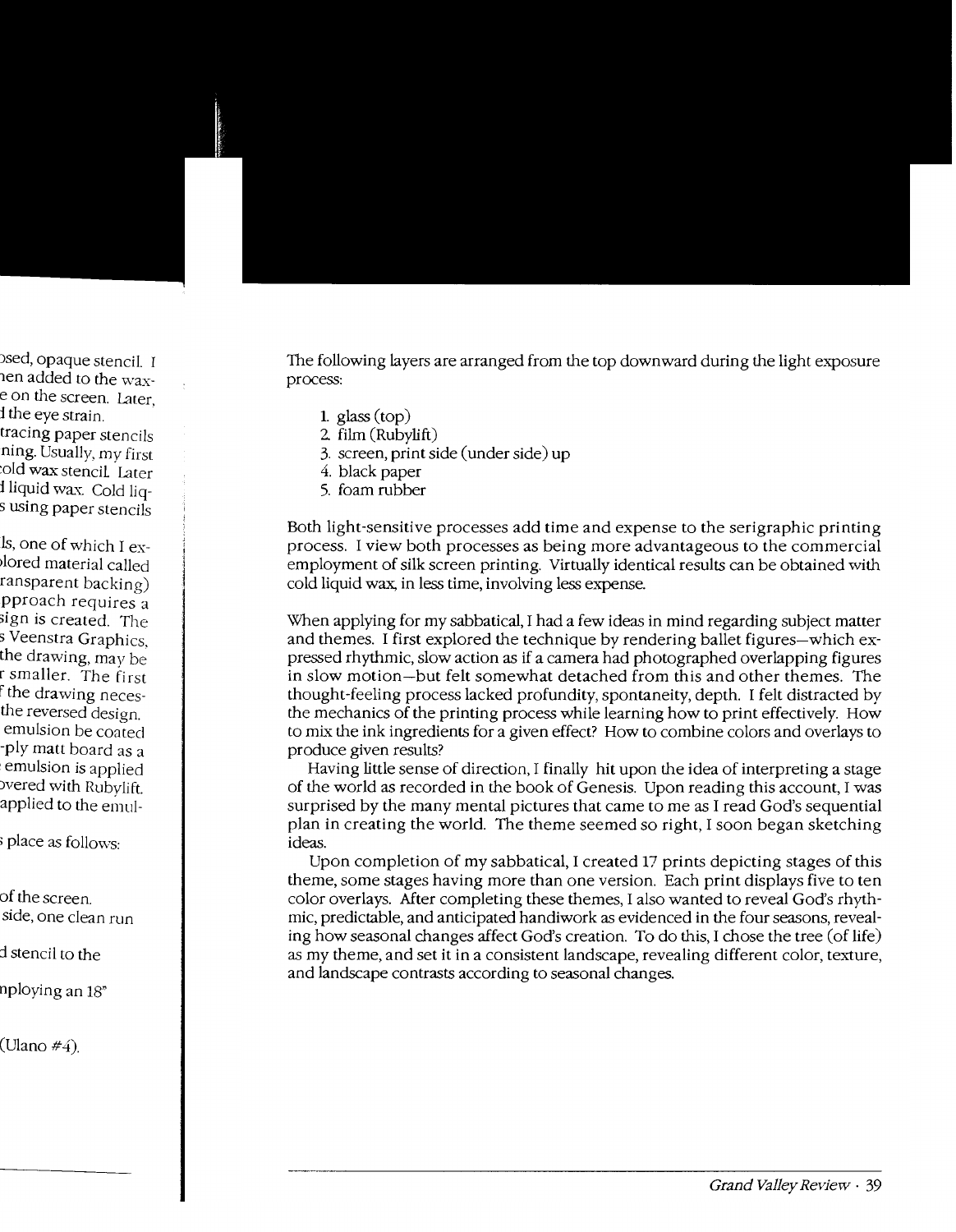

*Division: Light From Darkness, Day From Night*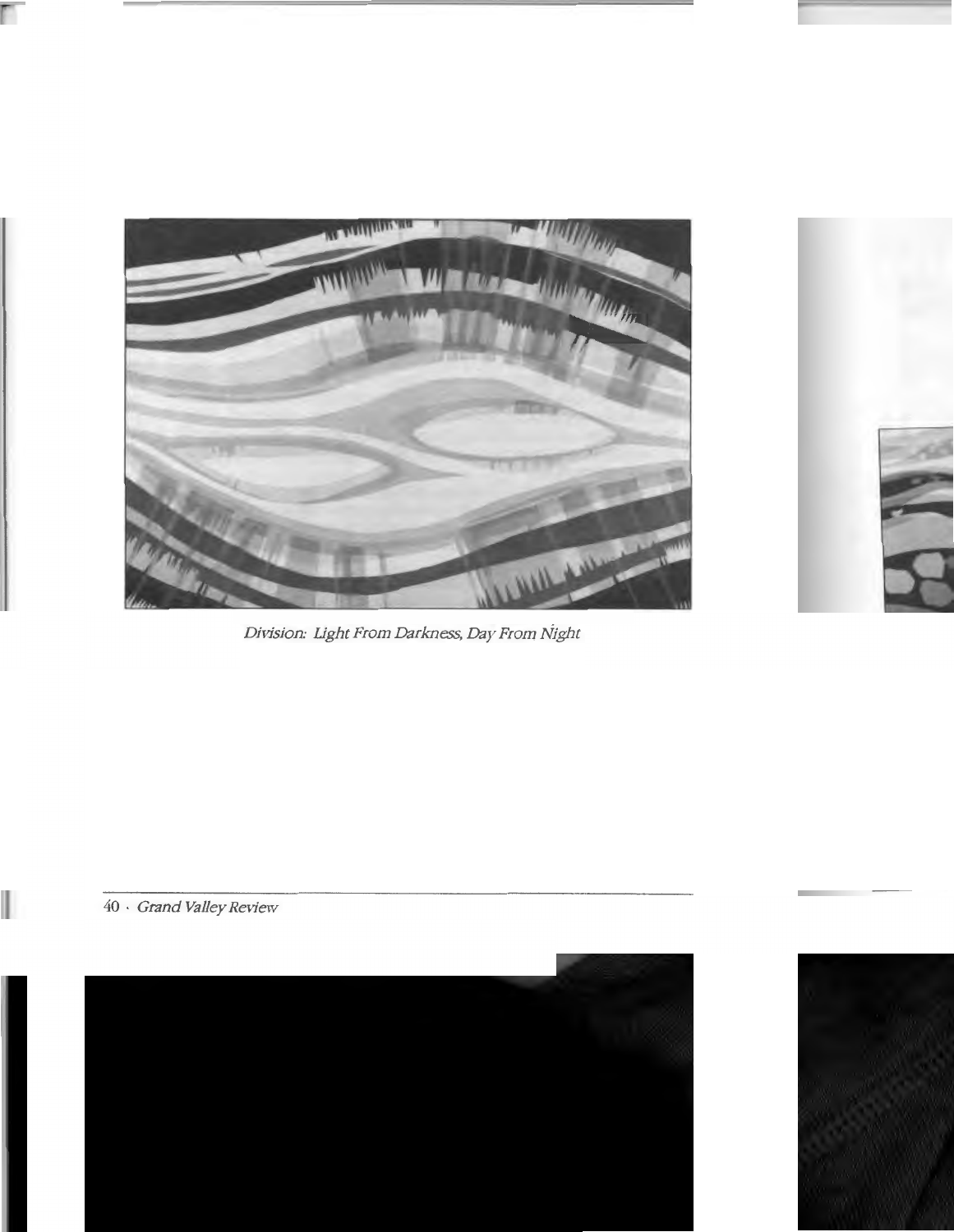

Division: Earth and Seas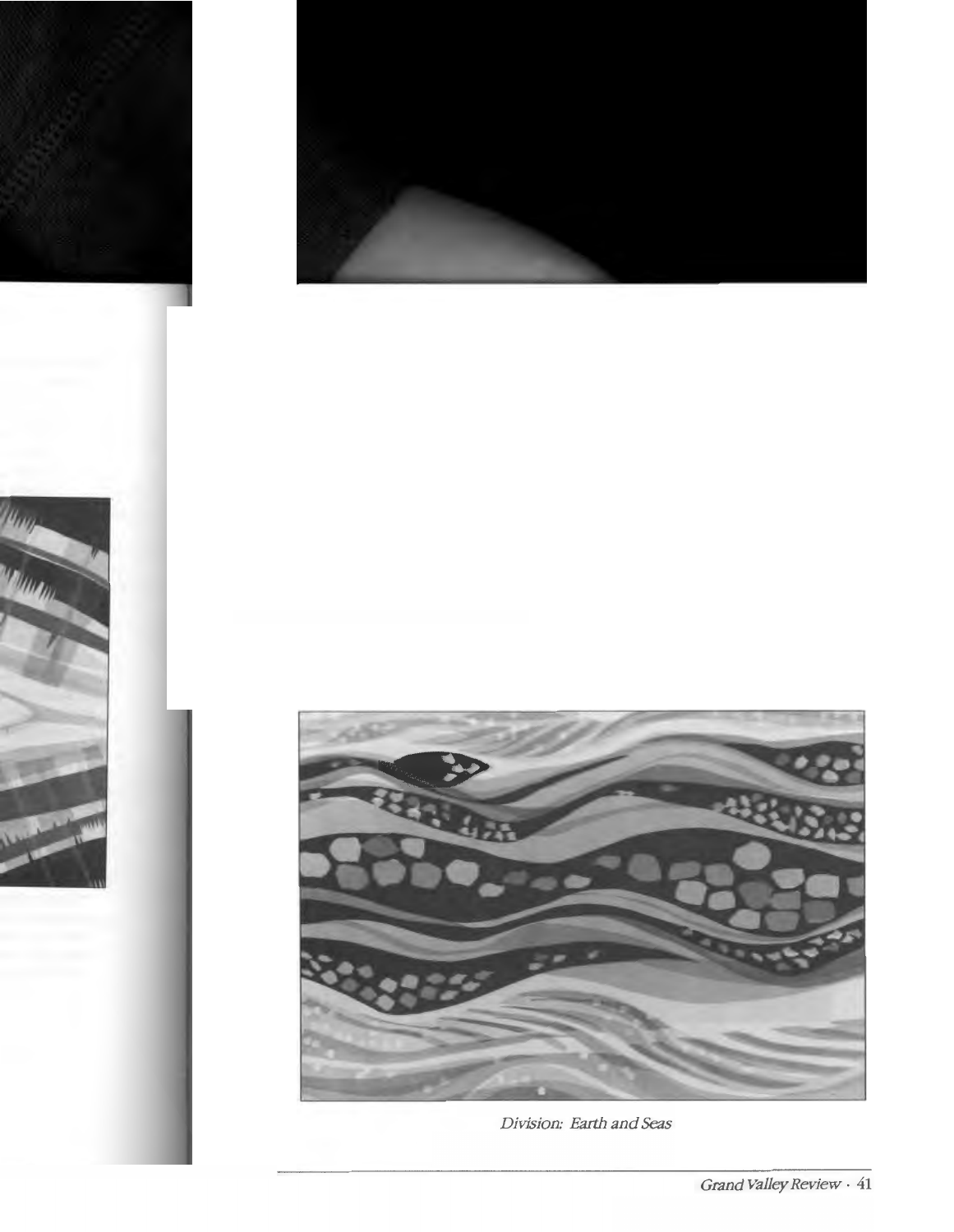

Creation of the Fruit Tree Yielding After His Kind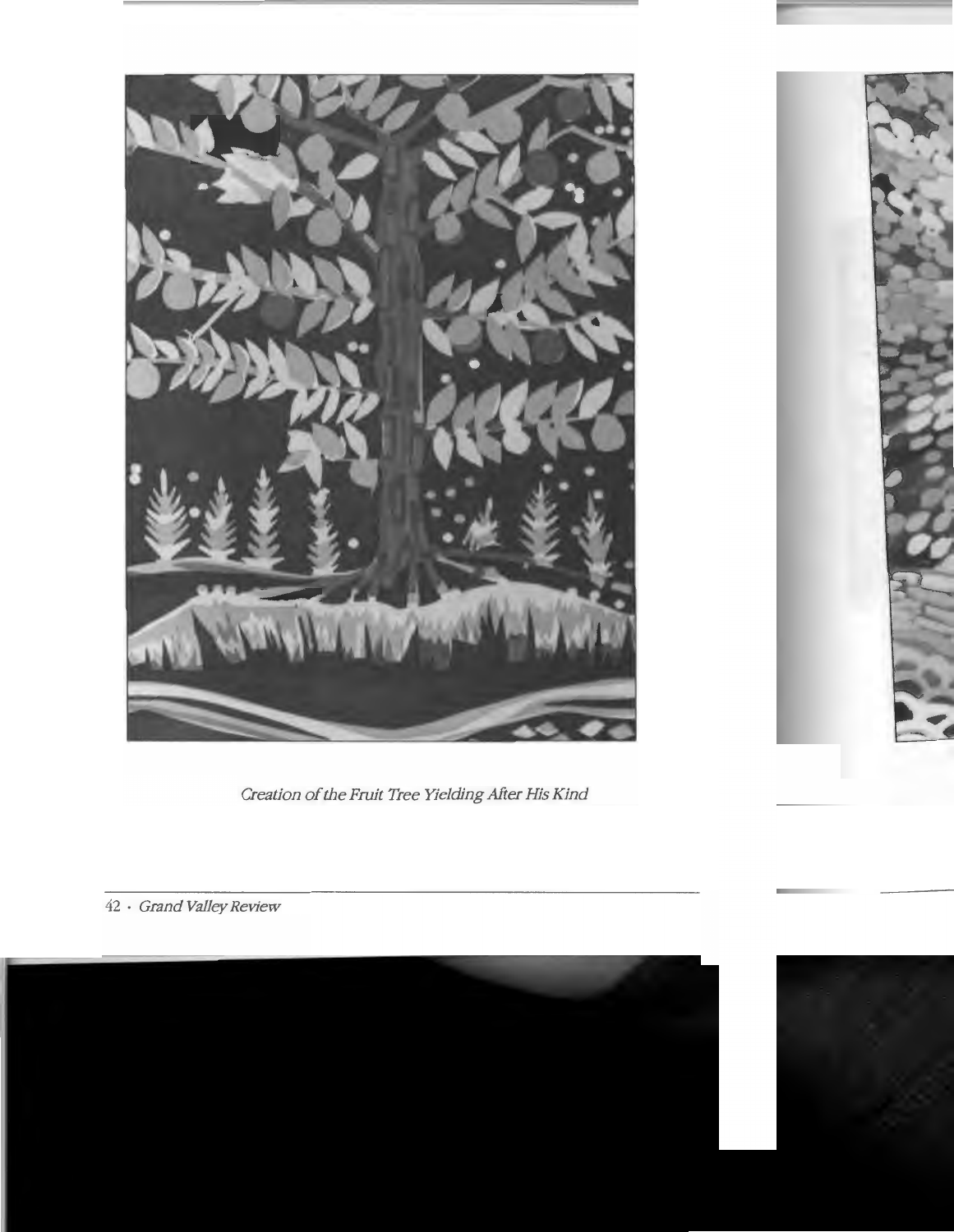

Creation of the Sun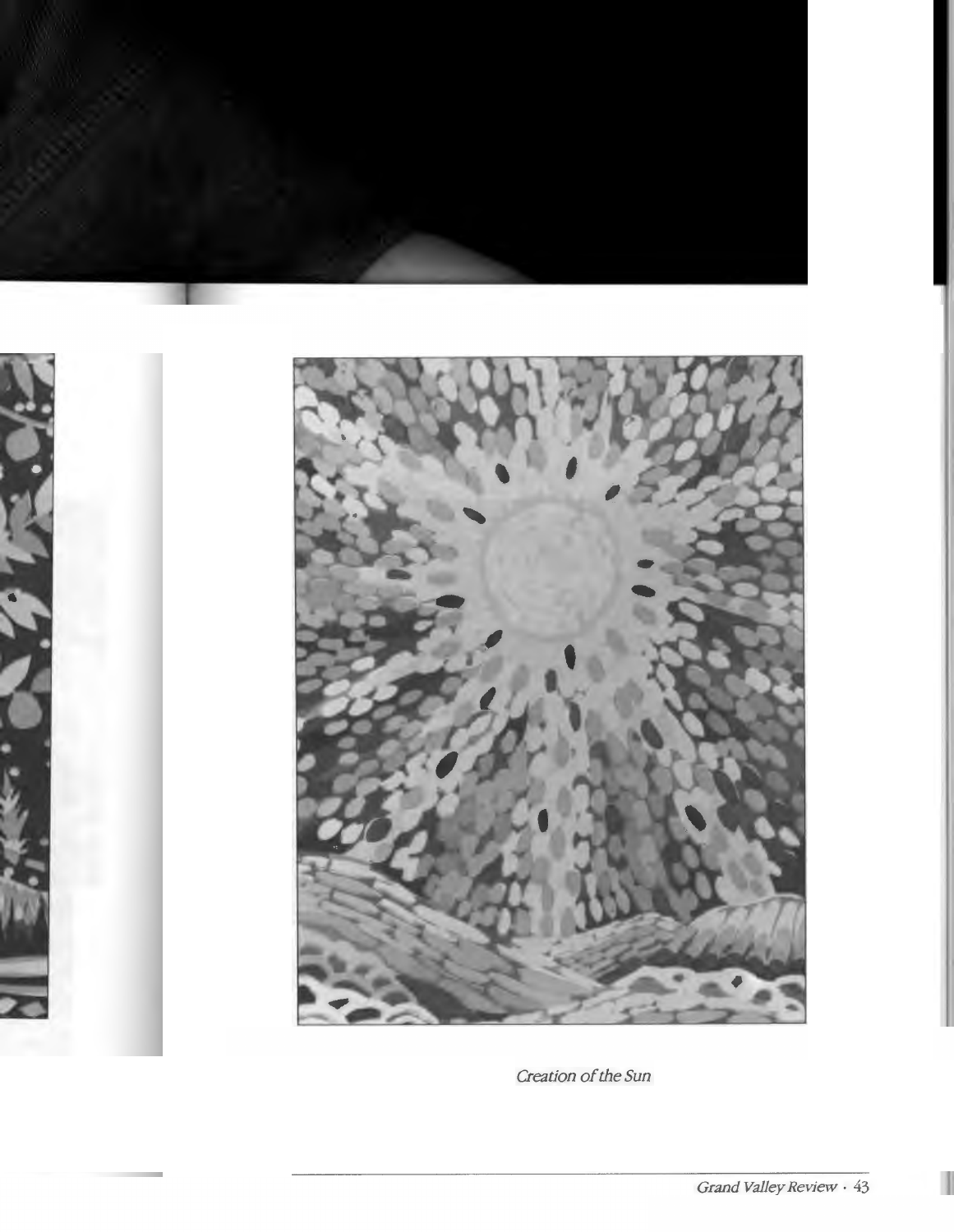

Creation of the Stars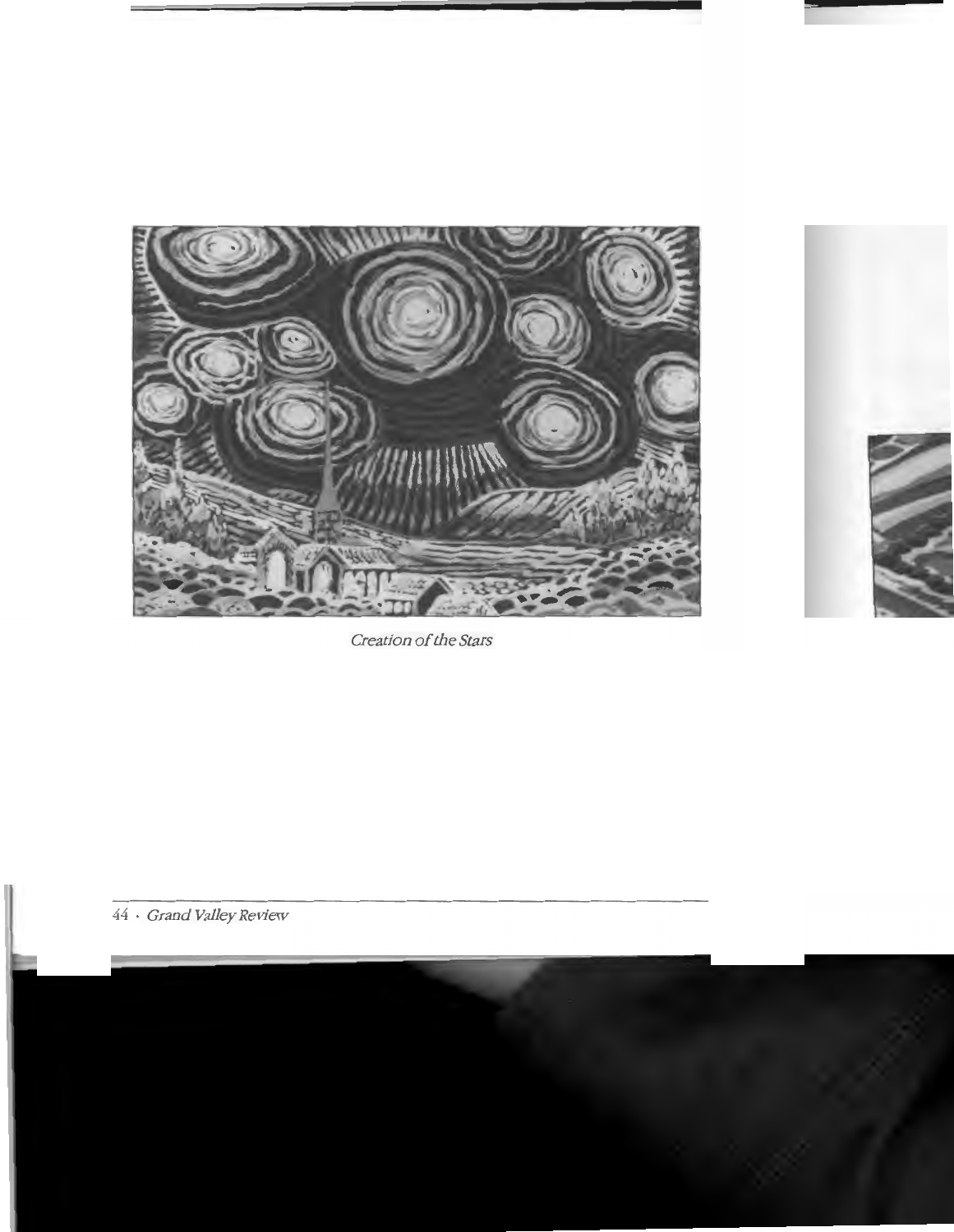

Creation of the Whales and Fish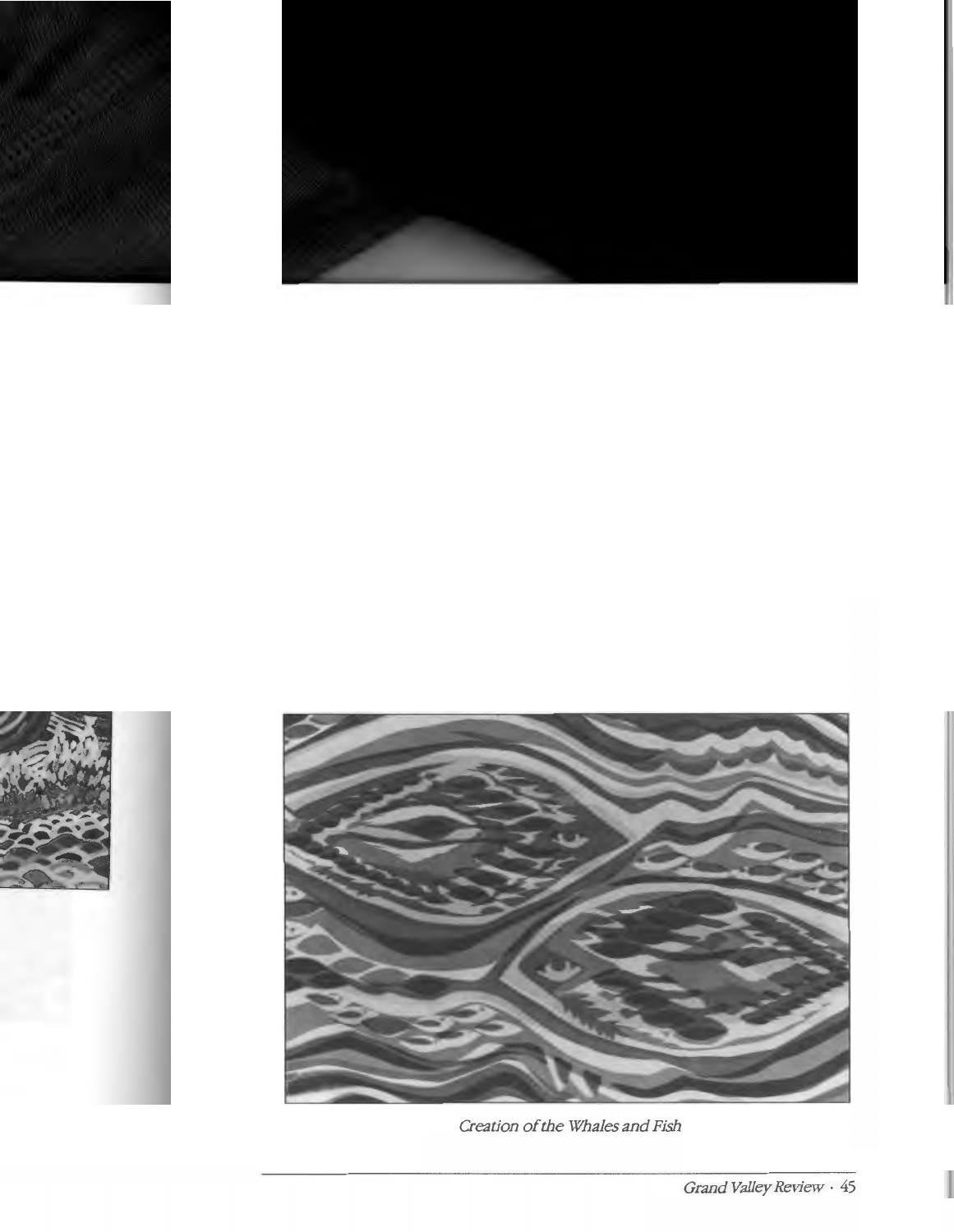

Creation: Fowls of the Firmament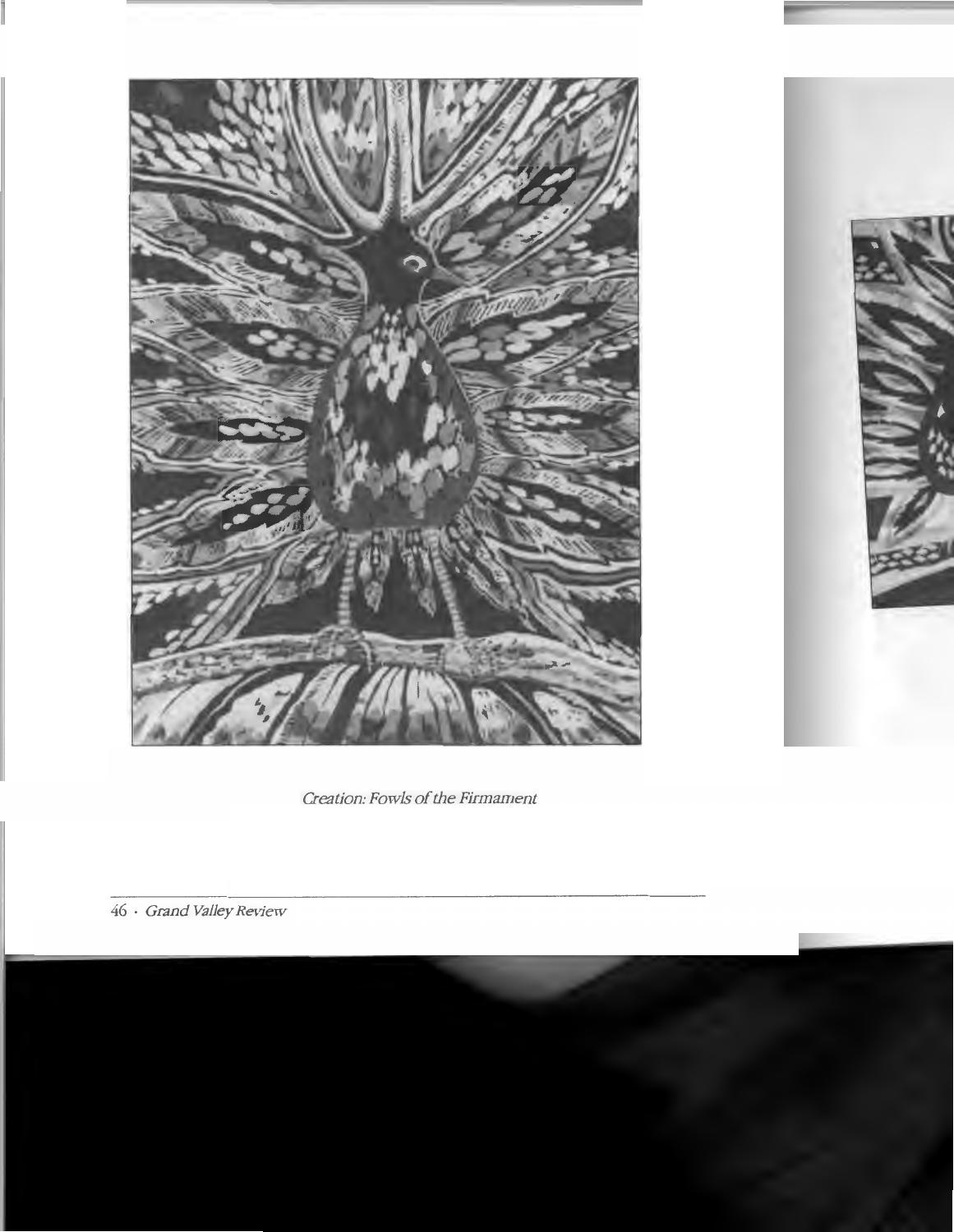

Creation: Fowls of the Firmament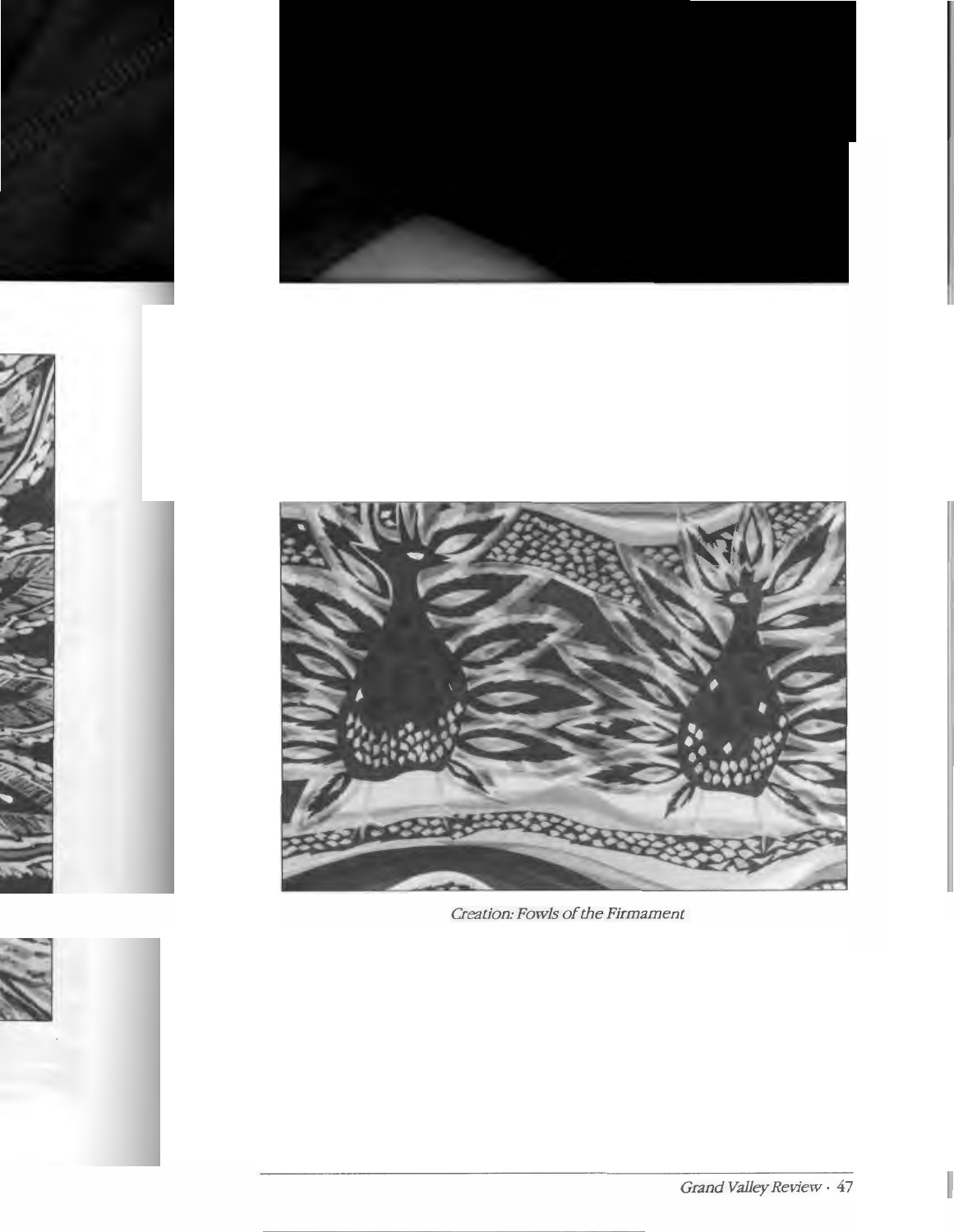

Creation of Man and Woman: The River of Life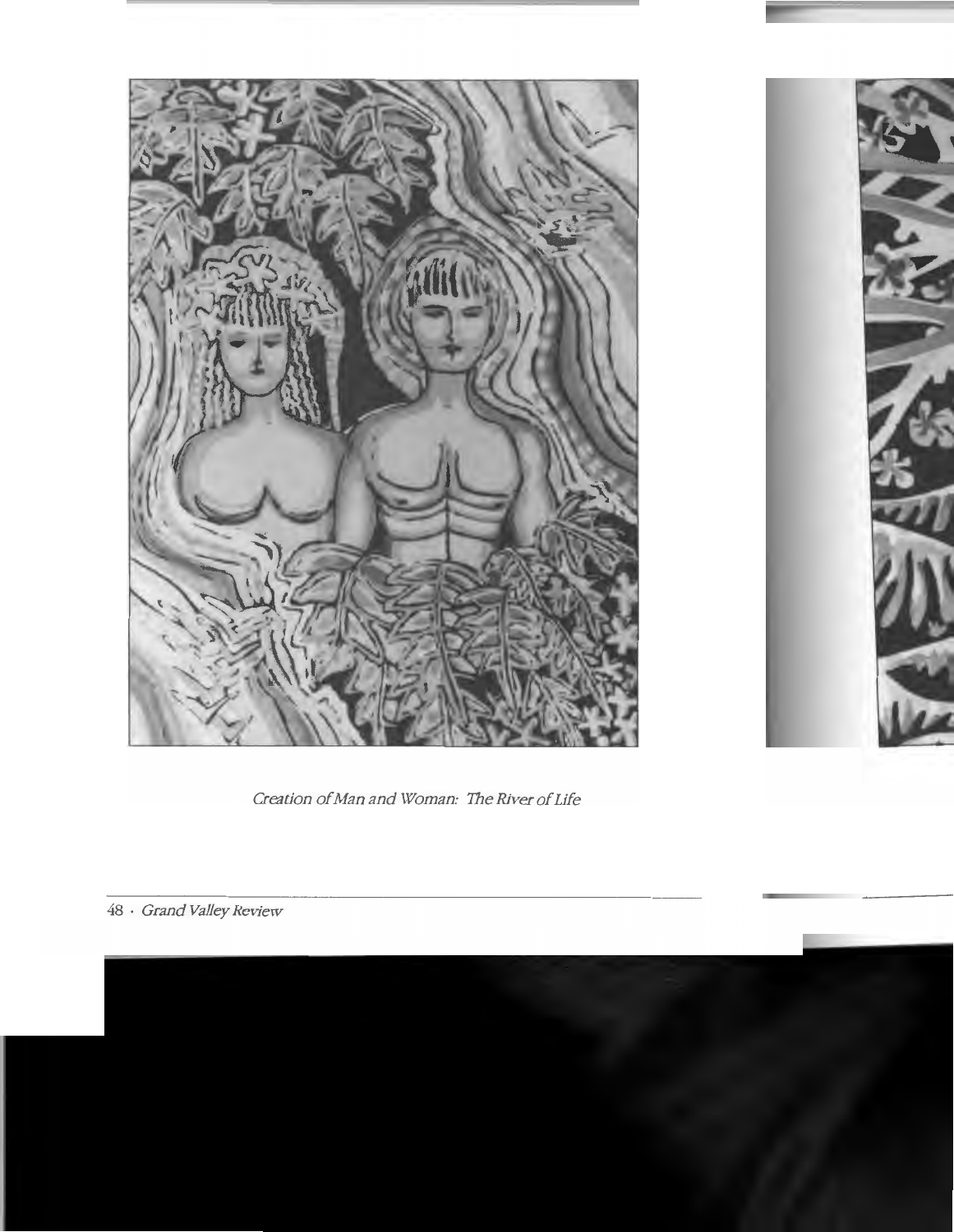

The Four Seasons-Spring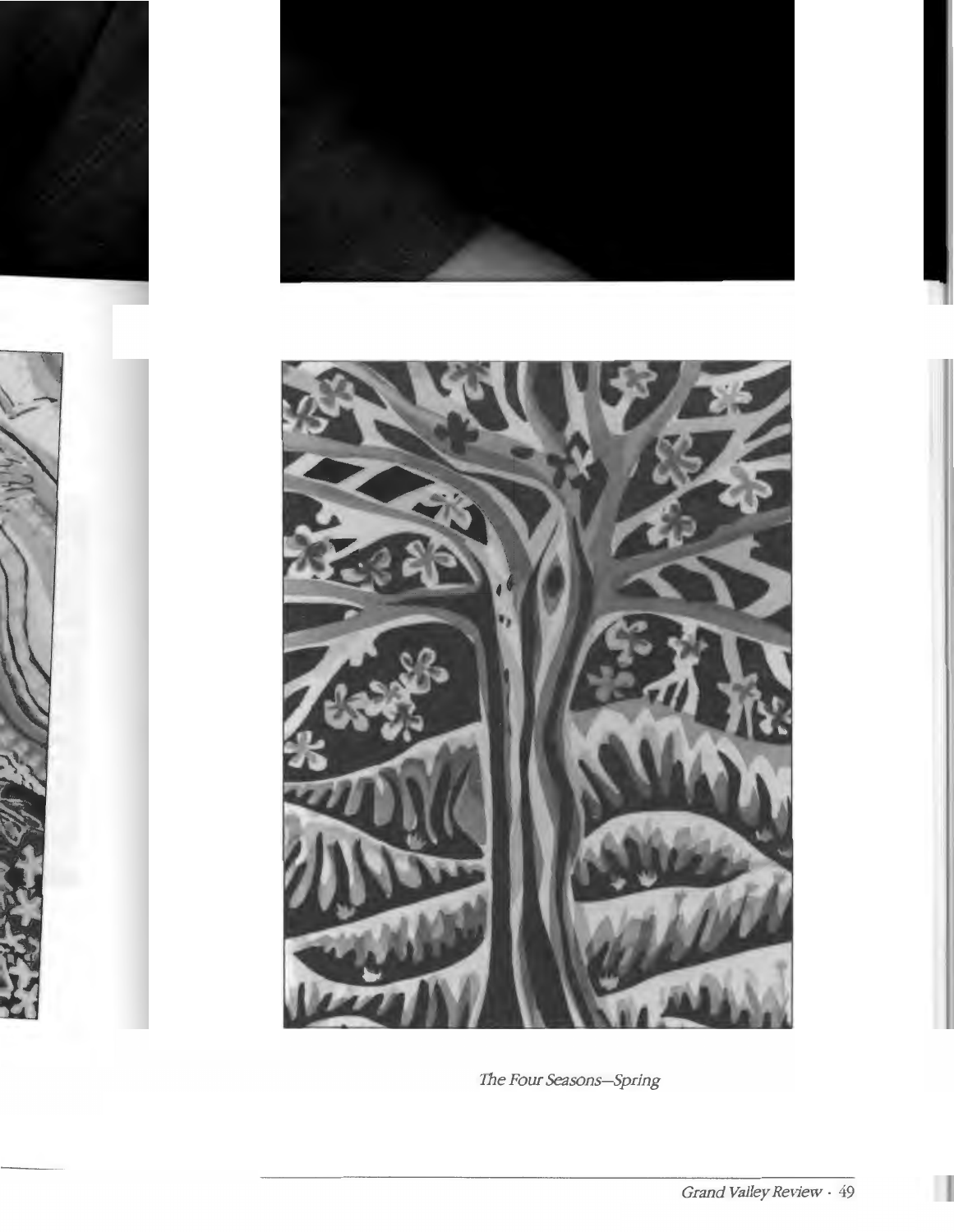

*The Four Seasons-Summer*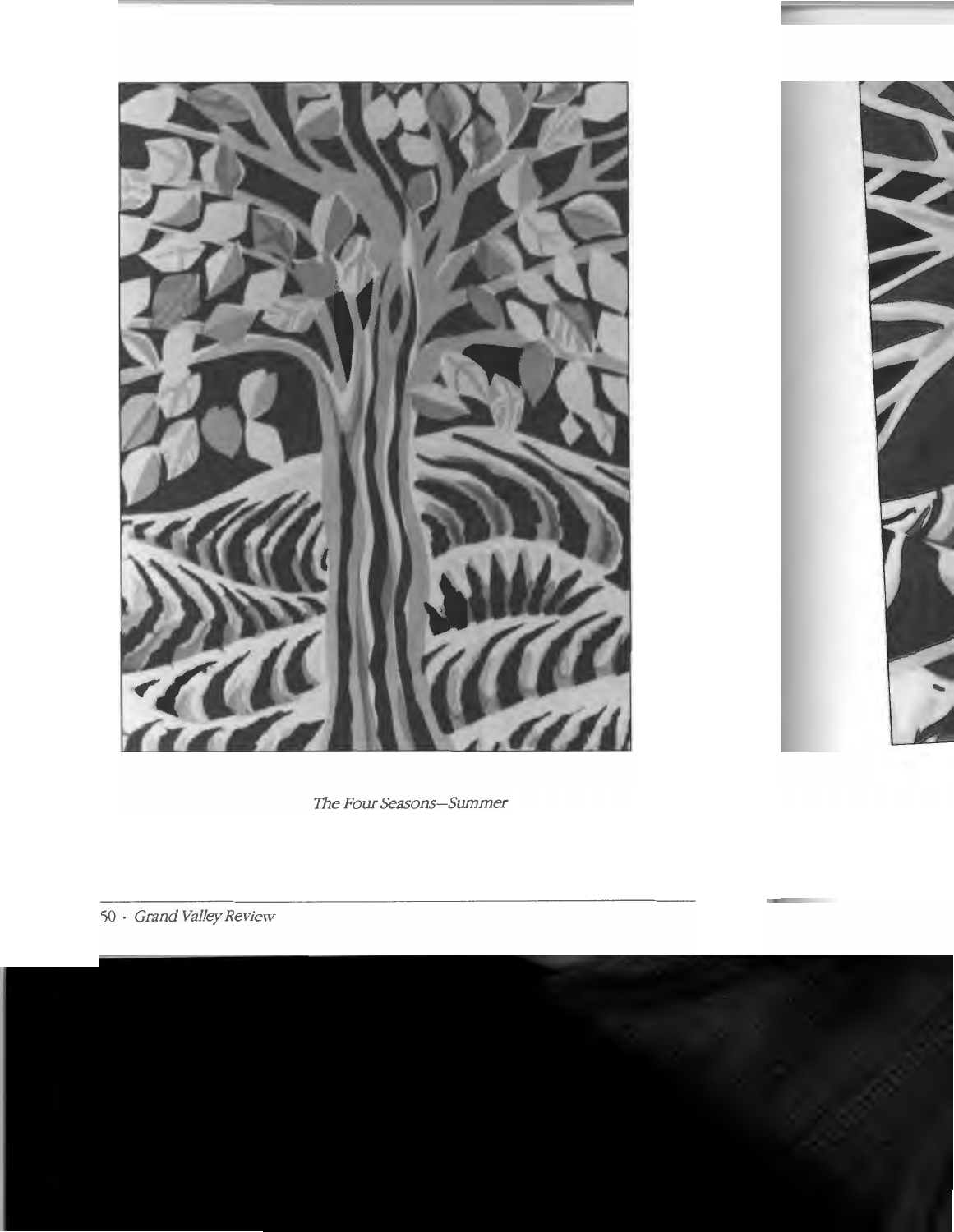![](_page_16_Picture_0.jpeg)

The Four Seasons-Fall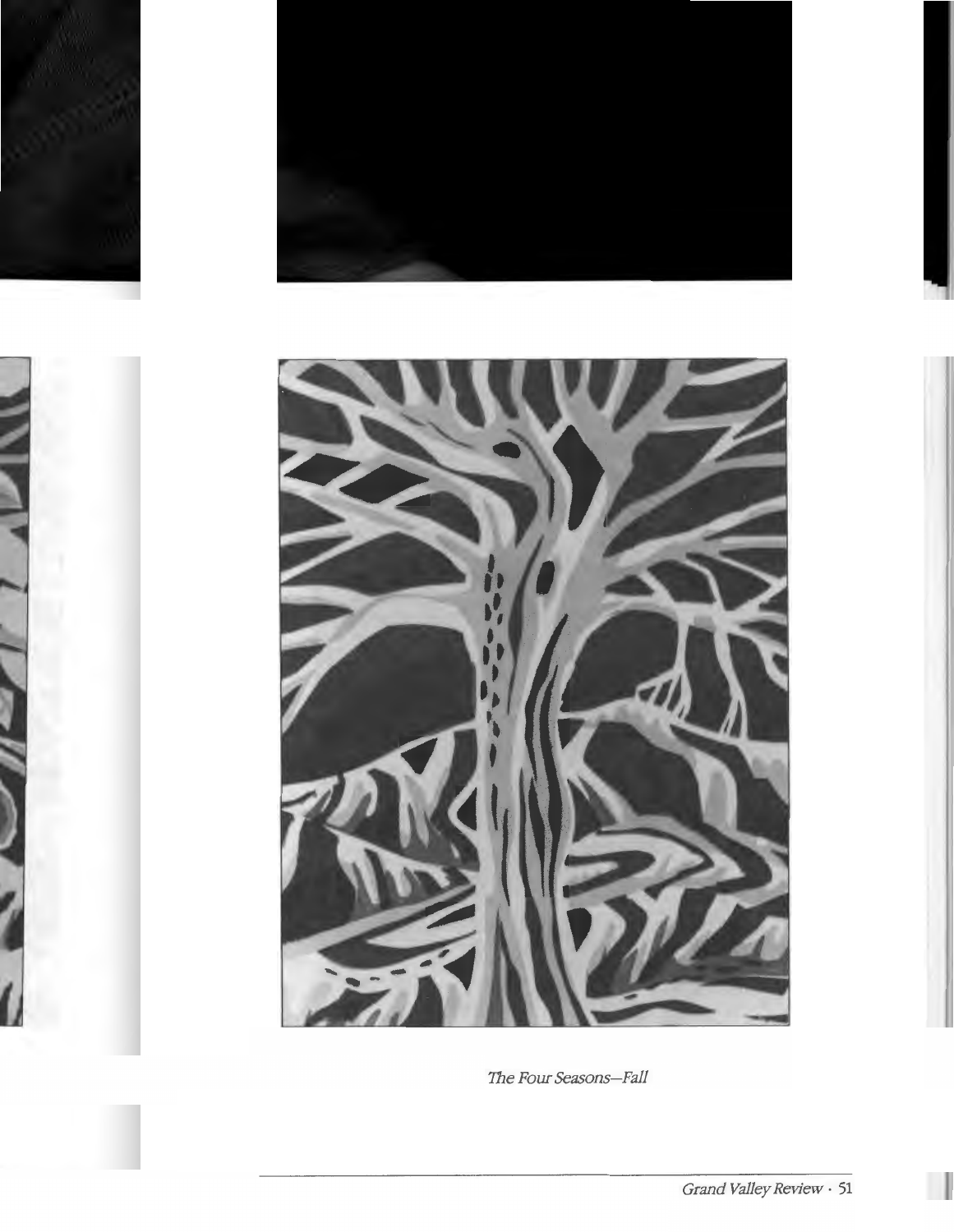![](_page_17_Picture_0.jpeg)

The Four Seasons-Winter